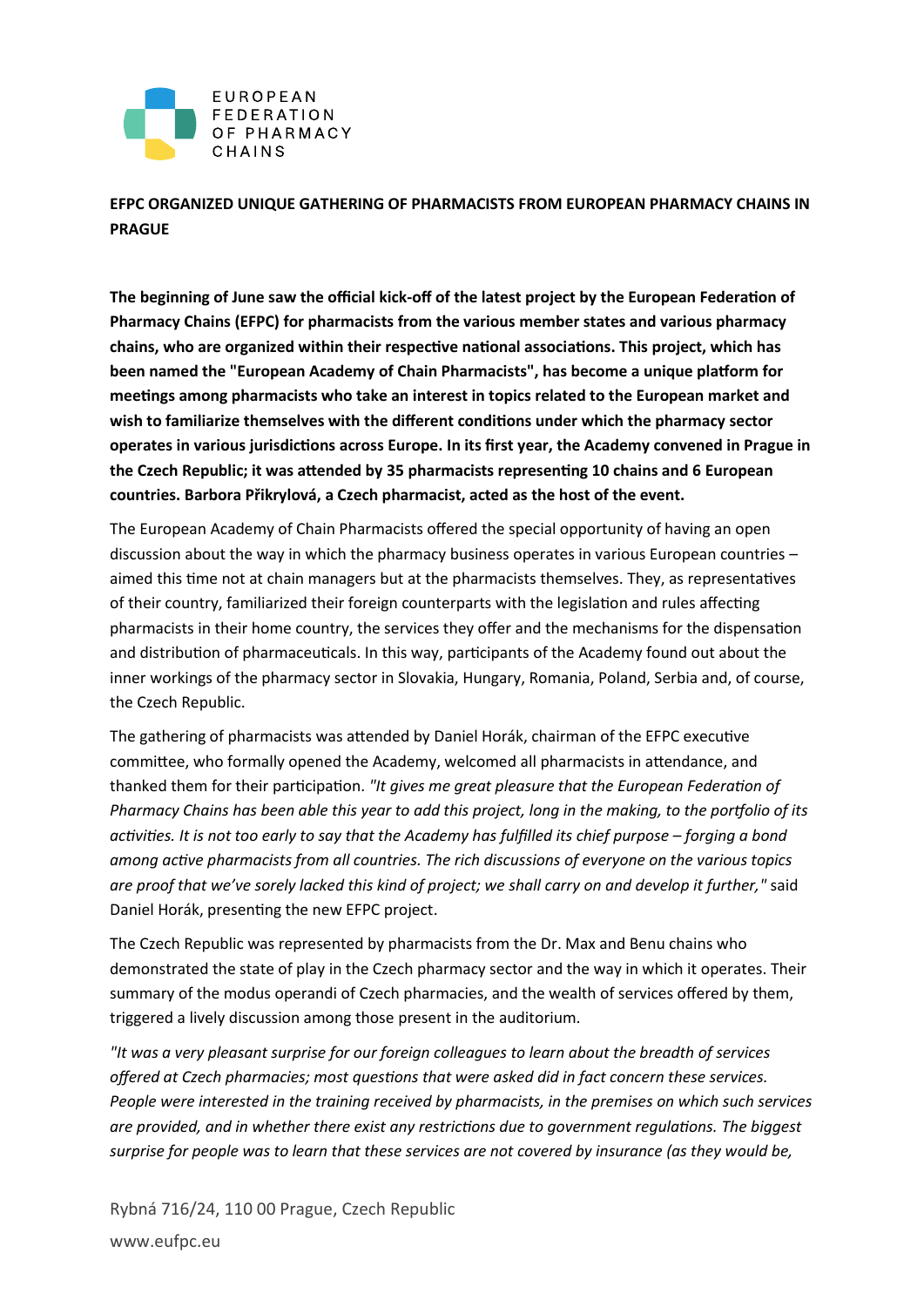

*if administered by a medical doctor), but that we offer them for free or on a self-payer basis,"* explains Matěj Nižnik, an Academy participant.

*"Through the comparison with other countries, I realized for myself the liberty which we as pharmacists enjoy here, and the variegated character of the services we provide – which is by no means a given fact in other countries in the same way it is here. Personally, I believe that Czech patients could no longer imagine their pharmacy without the current range of services,"* adds Nižnik, and mentions a number of examples: Rx reservations, the option to operate an online store, and the mail-order distribution of OTC products (which is outlawed in a number of countries).

He said he was impressed in turn by the presentation given by Polish pharmacists, who told the story of how they began to vaccinate clients against Covid-19 during the pandemic at pharmacies, and followed up by administering also flu shots.

*"It was my immense pleasure to present to our colleagues the vaccination procedure at Polish pharmacies – since last year, this is a new, and at the same time the only, complementary service which we may offer to patients at pharmacies. I and my colleagues demonstrated the entire process by which we got into vaccinations – from legislative theory to preparation and roll-out. I also gave colleagues a few tips and tricks from my personal perspective, in the event that their national laws principally allow for vaccination by pharmacists,"* shared her impressions Anita Jeglińska, a Dr. Max pharmacist who became the first-ever pharmacist in Poland to administer a vaccine.

Conversely, the Hungarian colleagues from Benu pharmacies reported how they reel under the ban of online store operations and of commercial activities by pharmacies of any kind. *"For many of our colleagues, the Hungarian regulatory framework for pharmacies was a bit of a shock; aside from the demographic and geographic restrictions, they enquired about the regulation of pharmacy ownership, and in particular about the chief pharmacist's 51% ownership quota and veto right. This topic fielded the majority of questions,"* summarizes András Nagy. *"We also presented how the work of pharmacists is being made more complicated by the restrictions on expanding the available range of goods at any given pharmacy, and the ban on loyalty programs, ostensibly designed to ensure that all patients are being served on equal terms,"* adds Zina Branyiczki, another Hungarian pharmacist.

The work of her Hungarian peers was admired by Zdenka Bobor Bartošová, a pharmacist from Slovakia whose presentation of the Slovak market caught the audience's interest when she described the voluntary membership of Slovak pharmacists in the professional chamber.

*"Hungarian pharmacists have earned our unconditional respect for their poise in fighting government regulations and decrees such that they are still able to offer quality care to their patients. I feel similar admiration for our Serbian colleagues, who have been able to keep up functioning pharmacies in spite of extremely low regulated margins on medicinal products."*

Low margins were also the topic of the representatives from Romania, who at the same time face the issue of an acute lack of graduates and active pharmacists. *"We do have ten pharmaceutical faculties in Romania, but the number of students who graduate from them is smaller from year to year and* 

Rybná 716/24, 110 00 Prague, Czech Republic www.eufpc.eu